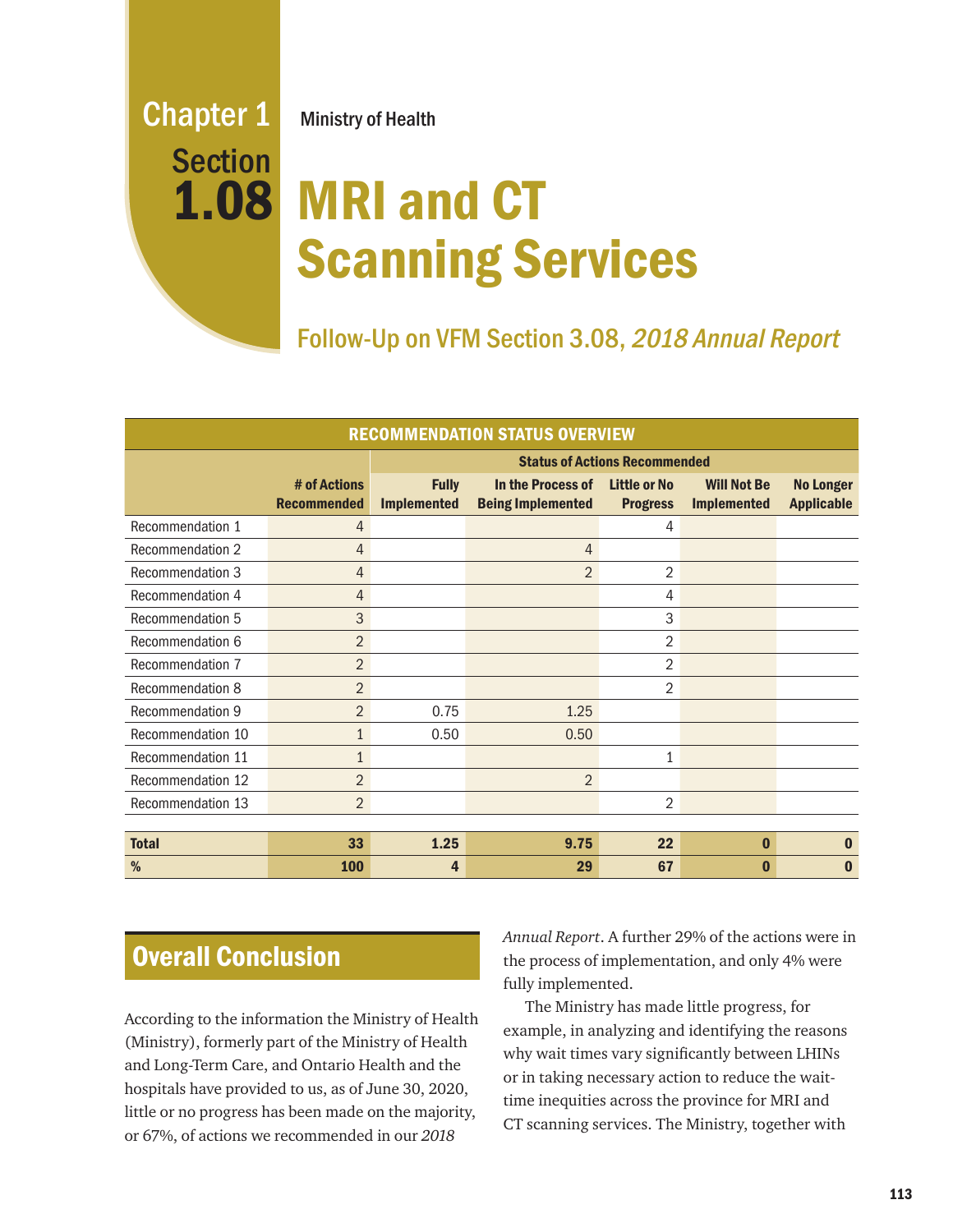Ontario Health, has established a panel consisting of clinical, data and service delivery experts to evaluate the existing MRI and CT service delivery model. It expected that by the end of 2021 the panel would recommend improvements in areas such as scheduling, operational efficiency and patient outcomes.

With respect to our recommendation on redistributing scan referrals among hospitals, we found that the LHINs, now under Ontario Health, were in the process of expanding the use of centralized intake of patients waiting for MRI and CT scans. For example, the LHINs developed a provincial eReferral strategy, known as the Transitions-in-Care Strategy, in March 2019, to assist with the further development and integration of eReferral in the province. As well, the Ministry is working with local and provincial delivery partners to develop and implement a provincial eServices program that integrates and expands eReferral and eConsult, which is expected to be fully implemented by March 31, 2023.

The status of actions taken on each of our recommendations is described in this report.

## **Background**

Magnetic resonance imaging (MRI) and computed tomography (CT) scans provide important information for diagnosing and monitoring patients' conditions. Timely and quality medically necessary scans help doctors accurately diagnose and treat many diseases earlier in their course, which can improve patient health outcomes.

In the five years between 2015/16 and 2019/20, the number of MRI scans performed increased by 8% and CT scans by 24% (17% and 31% respectively, between 2013/14 and 2017/18), excluding emergency scans.

The Ministry of Health (Ministry), formerly part of the Ministry of Health and Long-Term Care, is responsible for capacity planning, policy development and overseeing the funding and performance of MRI and CT services in Ontario. Of the 137 public hospitals in Ontario, 82 facilities had at least one MRI or CT machine as of May 2020 (79 of them reporting to Ontario Health through the Wait Time Information System). The Ministry also had contracts with seven independent health facilities (IHFs) to provide MRI and/or CT services (the same number as in April 2018).

Ontario's Wait Time Strategy has four priority levels for MRI and CT scans, with a wait-time target for each: emergency (within 24 hours), urgent (within two days), semi-urgent (within 10 days) and non-urgent (within 28 days). These targets were set at the 90th percentile—the time within which 90% of patients in each category should have received their scan from the date of referral for the scan. This means that no more than 10% should have waited longer.

Our audit found that, overall, Ontario's wait times for MRI and CT scans were the lowest when compared to five provinces where 90th-percentile wait-time data was available. However, many Ontarians who needed scans had significantly long waits in comparison to the Ministry targets, particularly for semi-urgent and non-urgent cases.

Among our findings:

- Almost two-thirds of semi-urgent and nonurgent MRI patients and one-third of semiurgent and non-urgent CT patients waited longer than their targeted wait times. Long wait times for these patients delayed diagnosis and treatment and could have resulted in deterioration of the patients' condition.
- Wait times for MRI and CT scans varied depending on where in Ontario the patient lived. The Ministry had not analyzed why wait times varied significantly among regions.
- MRI and CT machines could have been operating more hours per day to reduce wait times, but the hospitals were unable to fund increased operating hours. The 108 MRI machines in Ontario's hospitals were used at only 56% capacity in 2017/18. If all 108 MRI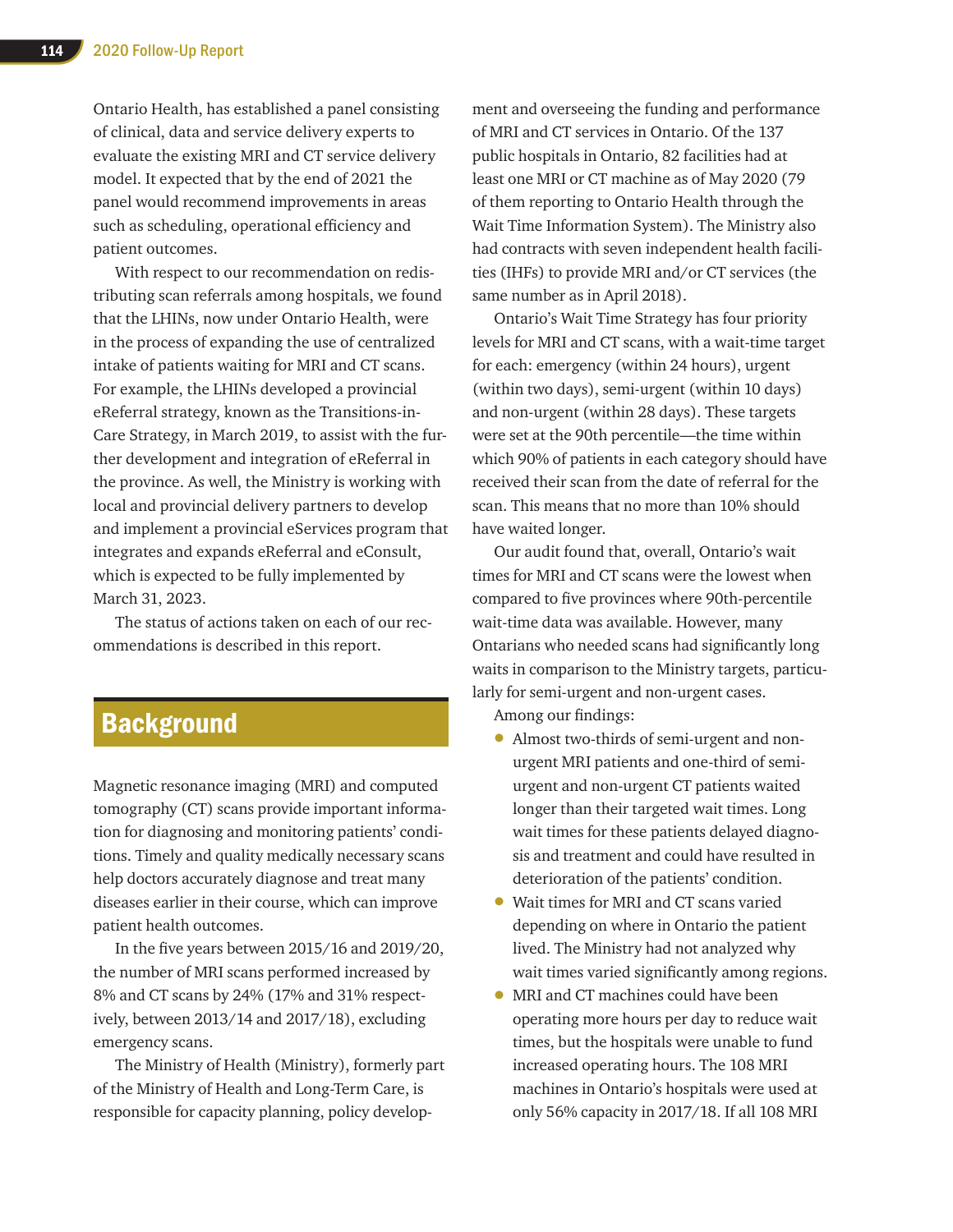machines operated for 16 hours, seven days a week, hospitals would have outperformed the Ministry's wait-time targets. In addition, the province's 165 CT machines were used at approximately 37% capacity in 2017/18.

- The Ministry had not reviewed its funding method for either MRI or CT services for more than a decade, and it had not incorporated into its funding method the actual costper-scan information, hospitals' demand and capacity, and the complexity of scans required by patients.
- Hospitals lacked user-friendly communication systems (such as email and text messaging) that would allow patients to confirm their appointments, contributing to patient noshows. This resulted in scanning machines sitting idle unless hospitals were able to fill the time slots quickly. None of the four hospitals we audited routinely tracked reasons for no-shows.
- Province-wide peer review of MRI and CT scan results was not mandatory across Ontario hospitals. Lack of a peer review program exposed patients and hospitals to the risk of misinterpretation of MRI and CT images and/or misdiagnosis of a patient's condition.

We made 13 recommendations, consisting of 33 action items, to address our audit findings.

We received a commitment from the then Ministry of Health and Long-Term Care, Local Health Integration Networks (LHINs) and hospitals that they would take action to address our recommendations.

## Event Subsequent to Our 2018 Audit

The existing Ministry of Health (Ministry) was part of the Ministry of Health and Long-Term Care when we conducted our audit in 2018.

In June 2019, Ontario Health was created under the *Connecting Care Act, 2019*, as a provincial

agency that assumes centralized responsibilities for most of the functions of at least 20 health agencies. As of April 31, 2020, the following organizations had been transferred to become part of Ontario Health:

- Cancer Care Ontario:
- Health Quality Ontario (now Quality);
- Health Shared Services Ontario (now Shared Services);
- eHealth Ontario (now Digital Services);
- HealthForceOntario Marketing and Recruiting Agency; and
- Ontario Telemedicine Network.

The 14 Local Health Integration Networks (LHINs) have been clustered into five interim and transitional geographic regions—West, Central, Toronto, East and North. However, due to the COVID-19 pandemic, the transfer of the health system funding, planning and co-ordination functions of these LHINs to Ontario Health has been postponed to a later date.

## Status of Actions Taken on Recommendations

We conducted assurance work between May 2020 and June 2020. We obtained written representation from the Ministry of Health, Ontario Health and the hospitals that effective October 2, 2020, they have provided us with a complete update of the status of the recommendations we made in the original audit two years ago.

## 65% of MRI Patients and 33% of CT Patients Had Long Waits for Their Scans, in Excess of the Ministry's Targets for Semi-urgent and Non-urgent Priority Patients

#### Recommendation 1

*To help ensure patients have equitable access to MRI and CT services across the province, we recommend*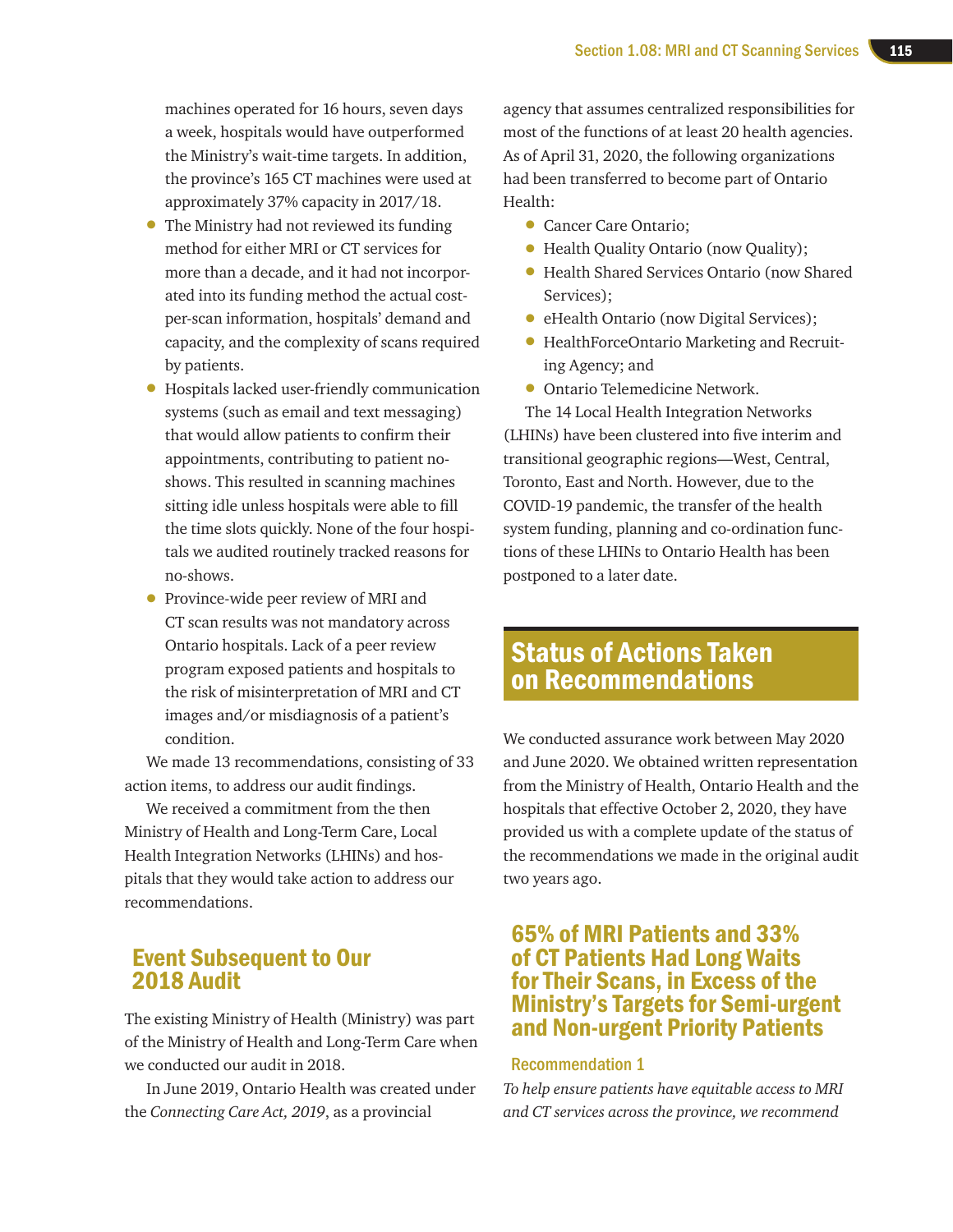*that the Ministry of Health and Long-Term Care work with Local Health Integration Networks (LHINs) and hospitals to:*

- *analyze and identify the reasons why wait times vary significantly between LHINs:*
	- *for MRI services; and*
	- *for CT services; and*
- *take necessary actions to reduce the wait-time inequities across the province:*
	- *for MRI services; and*
	- *for CT services.*

Status: Little or no progress.

#### **Details**

In our 2018 audit, we found that while Ontario hospitals were mostly able to provide timely services to patients who required either an emergency or urgent MRI or CT scan, they were unable to do so for semi-urgent and non-urgent patients. We also found that wait times for MRI and CT scans varied significantly depending on where patients live. The disparity for non-urgent patients was the most significant. Cancer Care Ontario was collecting information on wait times at the LHIN level, including total number and type of scans performed, type of hospital, use by patients from outside the LHIN, number of MRI and/or CT machines, and length of time machines were run. The Ministry had not used this data, however, to analyze the reasons for the significant differences in wait times among LHINs that may result in inequitable experiences in the health-care system for patients living in different regions.

In our follow-up, we found that the Ministry had made little progress in analyzing and identifying the reasons why wait times vary significantly between LHINs or to take necessary action to reduce the wait-time inequities across the province for MRI and CT scanning services. The disparity for non-urgent scans continued to be significant in 2019/20. The 90th percentile wait time in 2019/20 for a non-urgent MRI ranged from 78 days in the Central East LHIN to 169 days in Central West LHIN. The 90th percentile wait time for a nonurgent CT scan for the same year ranged from 27 days in the Central East LHIN to 135 days in North East LHIN.

We also found that, overall, wait times for both MRI and CT scans in 2019/20 have not improved since 2017/18:

- **MRI scans:** For emergency patients, only 5% (the same as in 2017/18) waited longer than 24 hours. For urgent patients, 16% (17% in 2017/18) waited longer than two days (up to five days). Semi-urgent and nonurgent patients accounted for 90% (91% in 2017/18) of the total MRI scans in 2019/20. Overall, only 33% (slightly worse than 35% in 2017/18), not 90%, of semi-urgent and nonurgent patients received MRI scans within the Ministry's targets of 10 days and 28 days, respectively. The remaining 67% (slightly worse than 65% in 2017/18), not 10%, waited longer than these targets.
- **CT scans:** For emergency patients, less than 1% (the same as in 2017/18) waited longer than 24 hours. For urgent patients, 4% (the same as in 2017/18) waited longer than two days (up to four days). Semi-urgent and non-urgent patients accounted for 46% (about 49% in 2017/18) of the total CT scans in 2017/18. Only 57% (worse than 67% in 2017/18), not 90%, of semi-urgent and nonurgent patients received CT scans within the Ministry's 10-day and 28-day targets for these two groups. The remaining 43% (worse than 33% in 2017/18) of patients, not 10%, waited longer.

The Ministry, together with Ontario Health, has established a panel consisting of clinical, data and service delivery experts, to evaluate the existing MRI and CT service delivery model. The Ministry expected that by the end of 2021 the panel would recommend improvements in areas such as scheduling, operational efficiency and patient outcomes. The Ministry expected that the panel would fully implement this recommendation by March 31, 2023.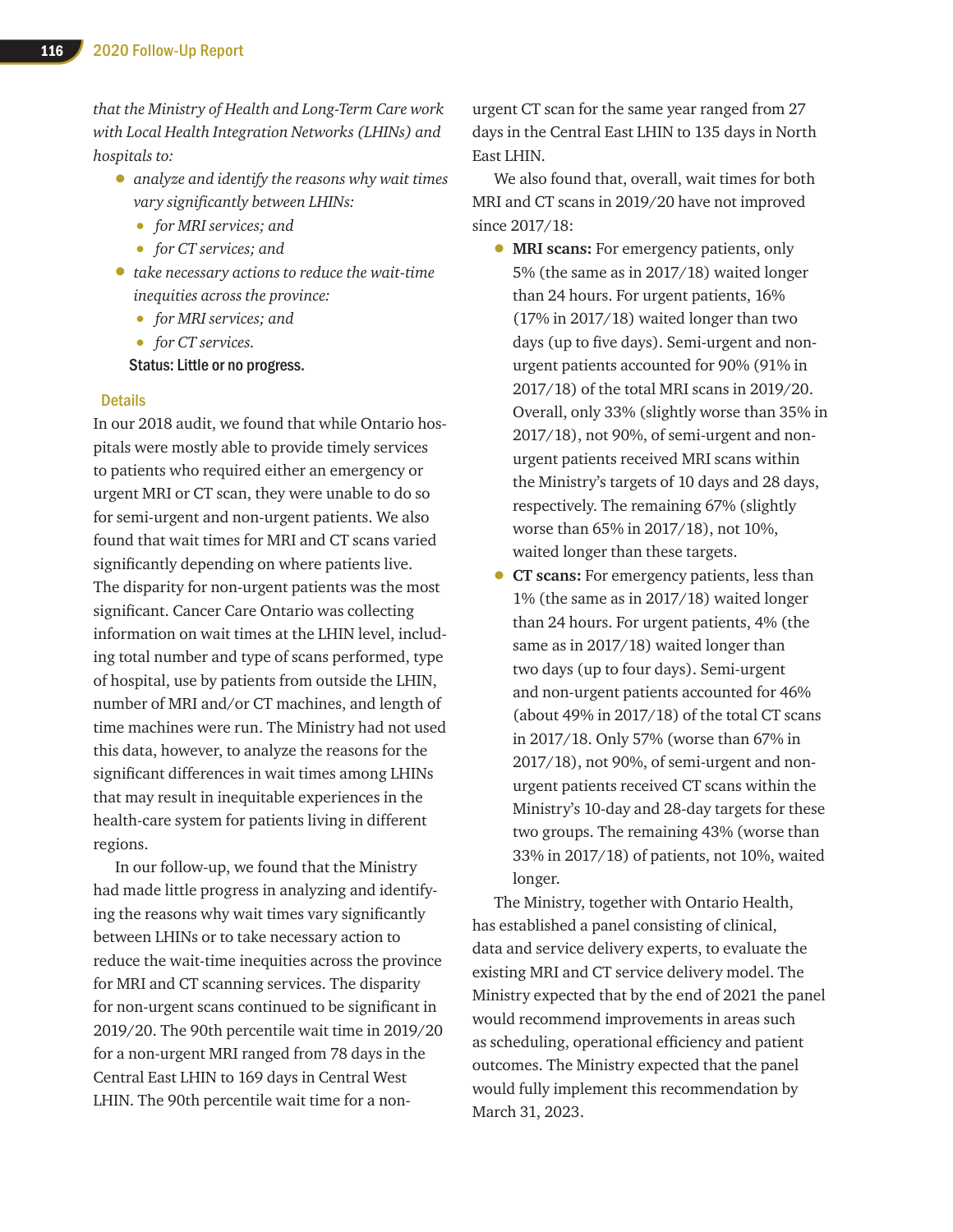## Patients in Teaching Hospitals Wait Significantly Longer for Scans than Those in Community Hospitals

#### Recommendation 2

*To help ensure timely and equitable access for semiurgent and non-urgent MRI and CT services, we recommend that Local Health Integration Networks (LHINs) continue to work with hospitals to:*

- *offer referring physicians and patients the option of having scans performed in hospitals with lower wait times, and having the results interpreted with guidance from specialized radiologists and physicians in teaching hospitals, where needed:*
	- for MRI services: and
	- for CT services; and
- *where applicable, redistribute the incoming referrals between teaching and community hospitals within a LHIN by using an effective tool such as a centralized intake or referral process:*
	- *for MRI services; and*
	- *for CT services.*

Status: In the process of being implemented by March 31 , 2023.

#### **Details**

We found in our 2018 audit that patients classified as semi-urgent or non-urgent had to wait significantly longer for their scans in teaching hospitals than those in community hospitals. Ontario placed no restriction on where a patient can obtain a scan. It also had no standard or set of consistent practices in place to process and distribute physician referrals for MRI or CT scans among hospitals, especially for semi-urgent and non-urgent cases. As a result, semi-urgent and non-urgent cases were frequently referred to teaching hospitals, where these patients were assigned low priority and had significantly longer wait times.

In our follow-up, we found that the LHINs, now under Ontario Health, were in the process of expanding the use of centralized intake of patients waiting for MRI and CT scans. For example:

- Champlain and Central LHINs have incorporated local obligations into their existing Hospital Service Accountability Agreements that aim at improving wait times, including management of limited diagnostic imaging resources, through strategies such as centralized intake.
- Six LHINs—Champlain, Erie St. Clair, North East, South East, South West, and Waterloo Wellington—have implemented a tool for delivering secure, EMR-integrated electronic referrals. (EMR is Ontario's electronic medical records system.) This includes a tracking tool and the development of best practice guidelines aimed at improving access to diagnostic imaging services in these regions.
- Hospitals within the Champlain region have developed a central intake service for outpatient MRI to provide more equitable access for patients by reducing the variability in wait times between local sites.
- Several other LHINs have supported business cases that would expand MRI services in their geographical areas. At the time of our followup, the Ministry was reviewing the business cases and had not yet approved them.
- However, the Ministry informed us that it had yet to address the challenges faced by other LHINs, such as the North East, Hamilton Niagara Haldimand Brant and Central LHINs, in implementing central-intake-related strategies, due to geographical and resource constraints in these LHINs.

As well, the LHINs developed a provincial eReferral strategy, known as the Transitions-in-Care Strategy, in March 2019, to assist with the further development and integration of eReferral in the province. To this end, the Ministry continues to provide support for the expansion of the eReferral or System Coordinated Access program in five geographic regions across the province. eReferrals are electronic referrals from primary care providers to specialists, rather than the traditional fax-and-paper referrals, and can be processed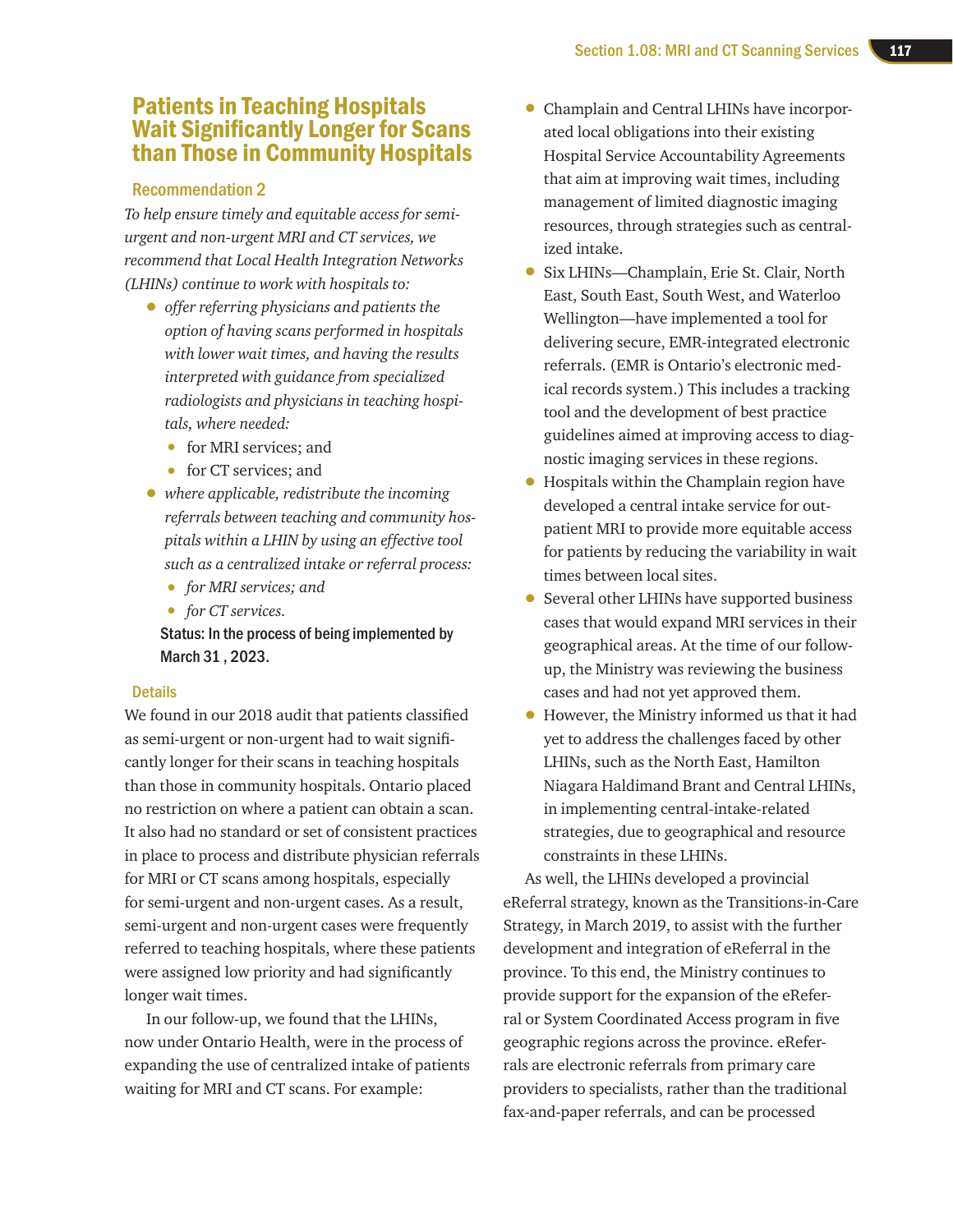through the System Coordinated Access program. This work includes establishing centralized referral and booking processes for MRI and CT scanning services. The Ministry is working with local and provincial delivery partners to develop and implement a Provincial eServices Program that integrates and expands eReferral and eConsult. The Ministry expects that the panel would fully implement its recommendations by March 31, 2023.

## Patients Wait Unnecessarily Long for Scans Because Machines Are Not Operating Sufficient Hours despite Available Capacity

#### Recommendation 3

*To better utilize the existing MRI and CT machines and reduce wait times for services, we recommend that the Ministry of Health and Long-Term Care work with Cancer Care Ontario and hospitals to:*

- *assess whether the existing unused capacity at each hospital can be used to address existing backlogs from prior years and new requests for scans received by the hospital:*
	- *for MRI machines; and*
	- *for CT machines;*
	- Status: In the process of being implemented by March 31, 2021.

#### **Details**

Our 2018 audit found that existing MRI and CT machines could be used for more hours per week, thereby reducing wait times, but the hospitals were unable to fund increased operating hours for these machines to meet patient demand. The Ministry's MRI and CT Expert Panel (Panel) recommended in 2005 setting a minimum standard for MRI and CT operations at 16 hours a day, seven days a week. We noted that if all 108 MRI and 165 CT machines in the province followed the Panel's recommendation, hospitals would have been able to outperform the Ministry's wait-time targets.

Since our audit, Cancer Care Ontario has assessed the capacity of MRI and CT machines in

Ontario. It prepared a report for the Ministry in January 2020 that covered:

- an assessment of the existing backlog of MRI and CT scanning services;
- estimates of three-year future demand for MRI and CT scanning services;
- an initiative to assess and validate the capacity of MRI and CT scanners with hospitals across the province; and
- estimates of the funding needed to enable hospitals to reduce wait times for MRI and CT scanning services.

At the time of our follow-up, Cancer Care Ontario was in the process of improving the quality of data used in its assessment, through methods such as including in the data the machines that are obsolete and validating efficiency data with hospitals. However, the ramp-down of MRI and CT operations during the COVID-19 pandemic responses has led to a longer patient queue. The Ministry expected that Cancer Care Ontario would need to update its analysis of the short-term (three-year) demand for MRI and CT services to incorporate the impact of COVID-19 and finalize the assessment by March 31, 2021.

- *prepare a detailed action plan to better utilize the existing machines to improve wait times:*
	- *for MRI services; and*
	- *for CT services.*

#### Status: Little or no progress.

Our follow-up found that the Ministry had made little progress in preparing a detailed action plan to better utilize the existing machines to improve wait times for MRI and CT services. At the time of our follow-up, the Ministry, together with Ontario Health, has established a panel consisting of clinical, data, and service delivery experts to evaluate the existing MRI and CT service delivery model. It is expected that by the end of 2021, this panel would make recommendations on a clinical engagement strategy to assess gaps in capacity planning, advise Cancer Care Ontario on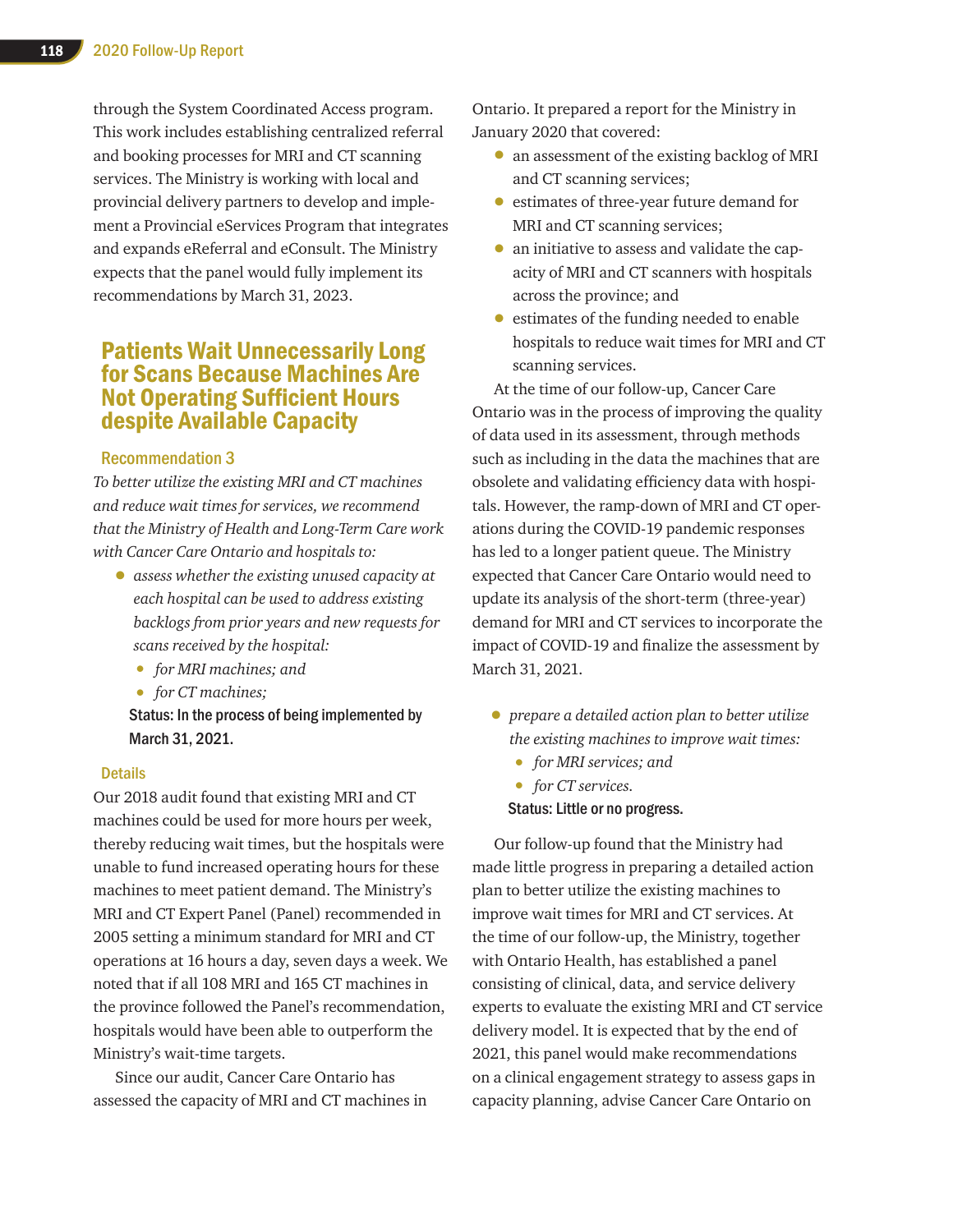methodology for modelling future demand for MRI and CT services, and provide a detailed action plan to better utilize existing machines to improve wait times. The Ministry also expected that the panel would recommend improvements in areas such as scheduling, operational efficiency and patient outcomes. It would also provide a detailed action plan by March 31, 2022, and recommend new funding and service delivery models, and machine replacement/upgrade cycles, by March 31, 2023.

## Ministry Unable to Justify Funding Method for Scans That Has Remained Unchanged for Over 10 Years

#### Recommendation 4

*To help ensure the method used to fund hospitals for their MRI and CT machines is appropriate, we recommend that the Ministry of Health and Long-Term Care work with Local Health Integration Networks to:*

- *collect complete and relevant information on demand, capacity and types of scans performed by each hospital:*
	- *for MRI services; and*
	- *for CT services; and*
- *use the information collected to regularly assess the reasonableness of the funding rates and allocations to each hospital and make any necessary adjustments:*
	- *for MRI services; and*
	- *for CT services.*

#### Status: Little or no progress.

#### Details

In our 2018 audit, we found that the Ministry's funded hourly rates for MRI and CT services had remained unchanged for over a decade. It had not formally reviewed or revised the hourly rates since 2006. We also found that although hospitals selfreported costing information that would allow the Ministry to calculate the average cost per scan, the Ministry had not used this information, together with other attributes such as demand, capacity and complexity of scans, to analyze and assess whether the hourly rate was appropriate.

In our follow-up, we found that the Ministry had made little progress in implementing this recommendation. As mentioned in **Recommendation 1**, the Ministry, together with Ontario Health, has established a panel consisting of clinical, data and service delivery experts, to evaluate the existing MRI and CT service delivery model. It is expected that by the end of 2021, the panel would recommend improvements in areas such as scheduling, operational efficiency and patient outcomes. The panel would also review and complete the assessment of the existing funding models and make recommendations by March 31, 2023.

## Wait Times for Patients to Receive an MRI or CT Scan Are Higher than Publicly Reported for Selected Hospitals

#### Recommendation 5

*To better assist patients and physicians in making informed decisions, we recommend that the Ministry of Health and Long-Term Care:* 

- *assess the advantages and disadvantages of various wait-time reporting methods;*
- *publicly report complete and relevant wait-time information by hospital, such as the percentage of patients scanned within various wait-time ranges and the next available appointment date a patient who is on a hospital's wait list would expect to receive a scan; and*
- *work with other health providers to increase public awareness of the availability of the waittime information on Health Quality Ontario's website.*

#### Status: Little or no progress.

#### **Details**

Our audit conducted at the selected hospitals in July 2018 showed that wait times were higher than publicly reported for patients who were referred to receive an MRI or CT scan at these hospitals.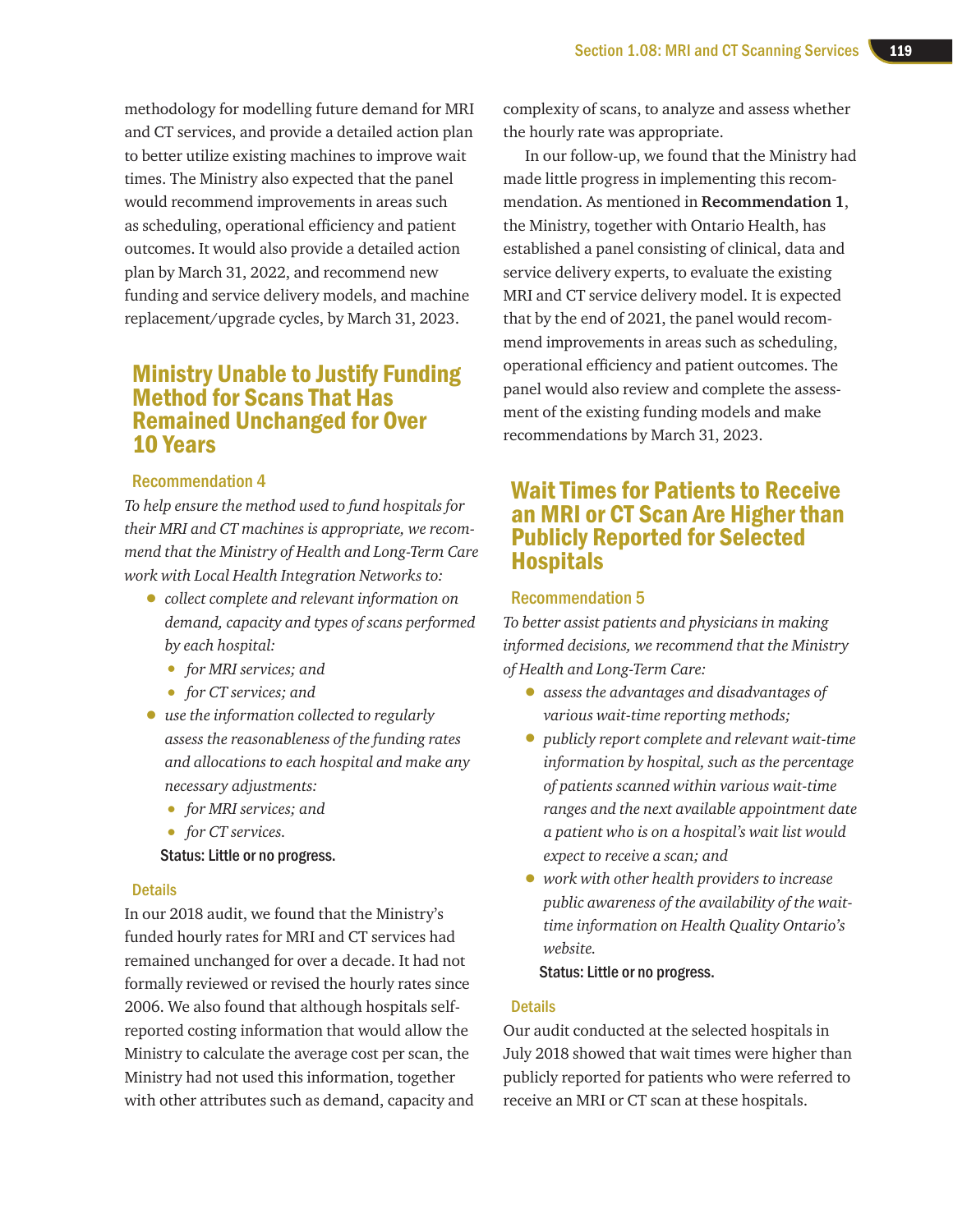To better assist patients and physicians in making informed decisions, our audit identified an alternative to the reporting methods that were in use. This alternative is to state wait times in day ranges by number and percentage of patients on the list. This method has the advantage of representing every patient who has received a scan in a hospital. Therefore, it provides a more complete picture of how many patients waited in the past and for how many days than either the average wait time or the 90th-percentile result.

Further, our survey at the four hospitals we visited in 2018 found that very few patients were aware that hospitals' wait-time information for MRI and CT scans is publicly available.

In our follow-up, we found that the Ministry had made little progress in all three actions listed in this recommendation. The Ministry indicated that it would work with Cancer Care Ontario to examine whether it needs to expand the scope of its current Wait Times Information System and reporting to improve public reporting of MRI and CT wait times. It informed us that its work would include plans to identify data collection and reporting gaps, options to increase public awareness of the availability of wait-time information, and examination of how this information may be used to reduce wait times for MRI and CT scanning services. The Ministry expected to implement this recommendation by March 31, 2023.

## Use of Scanning Machines Past Their Expected Service Life Could Affect Patient Safety as Well as Quality and Efficiency of Scans

#### Recommendation 6

*To help ensure that CT machines are safe for producing images of the required quality, we recommend that the Ministry of Health and Long-Term Care work with hospitals to:* 

• *establish provincial guidelines to help hospitals consistently plan in replacing or upgrading CT machines that are approaching the end of, or are past, their expected service life; and* 

• *regularly monitor and analyze the impact on patient safety of using CT machines that are past their expected service life.* Status: Little or no progress.

#### **Details**

In our 2018 audit, we found that as of March 2018, of the 165 CT machines in hospitals, 49 of them, or 30%, were past their expected service life as determined by the guidelines developed by the Canadian Association of Radiologists. Cancer Care Ontario, on behalf of the Ministry, keeps track of the age of each CT machine; however, it did not know how many of these 49 CT machines might have been upgraded and therefore might have had their service life extended or their radiation dosage reduced.

At the time of our follow-up, the Ministry had not established provincial guidelines to help hospitals consistently plan in replacing or upgrading CT machines that are approaching the end of, or are past, their expected service life. The Ministry expected to establish provincial guidelines by March 31, 2021.

Our follow-up also found that, in 2019/20, the Ministry's x-ray inspectors inspected only five of the 78 hospitals that had CT or MRI machines, mainly due to limited resources. These inspections covered only 12 CT machines. The inspections conducted in 2019/20 were to confirm whether the CT machines met legislative requirements under the *Healing Arts Radiation Protection Act*; however, they did not confirm the age of the CT machines in order to address our recommendation.

The Ministry indicated that it planned to verify the age of CT machines during x-ray inspections in all 78 hospitals by March 31, 2021. This data would be used to confirm whether the age of CT machines can be correlated with patient safety.

However, given that the Ministry inspected only five hospitals in 2019/20, and considering the challenges related to the COVID-19 pandemic, the overall implementation date of March 31, 2021, for both action items seems overly optimistic and will likely be delayed further.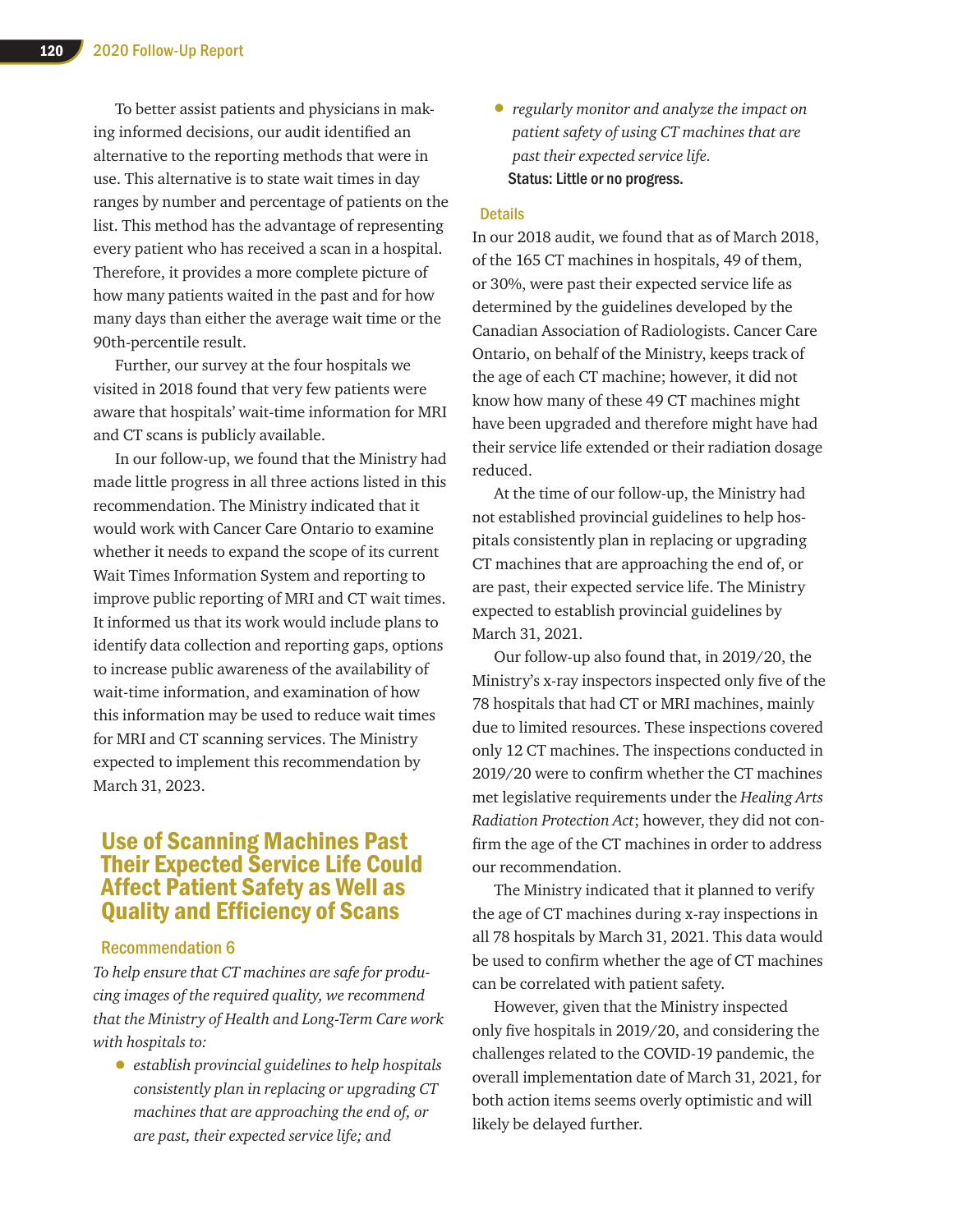#### Recommendation 7

*To help ensure that MRI machines produce quality images and operate efficiently, we recommend that the Ministry of Health and Long-Term Care work with hospitals to:* 

- *establish provincial guidelines to help hospitals consistently plan to replace or upgrade MRI machines that are approaching the end of, or are past, their expected service life; and*
- *analyze the impact in areas such as quality and efficiency of using MRI machines that are past their expected service life.*
	- Status: Little or no progress.

#### **Details**

In our 2018 audit, we found that, as of March 2018, of the 108 MRI machines in hospitals, 50 of them, or 46%, were past their expected service life as determined by the Canadian Association of Radiologists guidelines. Although Cancer Care Ontario, on behalf of the Ministry, captured the number of MRI machines past their service life, it did not know how many of these 50 MRI machines might have been upgraded to extend their service life.

In our follow-up, we found that the Ministry had made little progress in implementing this recommendation. As mentioned in **Recommendation 1**, the Ministry, together with Ontario Health, has established a panel consisting of clinical, data and service delivery experts, to evaluate the existing MRI and CT service delivery model. It is expected that by the end of 2021 the panel would recommend improvements in areas such as scheduling, operational efficiency and patient outcomes. The panel would also review the impact on quality and efficiency of using MRI machines that are past their expected service life, and would make recommendations.

The Ministry expected that the panel would set provincial guidelines to help hospitals consistently plan to replace or upgrade MRI machines that are approaching the end of, or are past, their expected service life, and would analyze the impacts of these machines on scan quality and efficiency, by March 31, 2023.

## Hospitals' Tracking of CT Scans' Frequency of Use and Radiation Dosage per Patient Has Been **Insufficient**

#### Recommendation 8

*To minimize the overall health effects on patients, and especially pediatric patients, from CT radiation, we recommend that the Ministry of Health and Long-Term Care work with hospitals to:* 

- *evaluate the cost-effectiveness and feasibility of creating a CT dosage registry to track and monitor the radiation dosage patients receive during their lifetime; and*
- *use the dosage registry information to assess the impact of the variation across hospitals in dosage received from similar body scans.*  Status: Little or no progress.

#### **Details**

In our 2018 audit, we noted that cumulative radiation dosage levels per patient in Ontario were not being tracked. Under the *Occupational Health and Safety Act*, occupational dosage limits are set for workers, including hospital staff, from any source of x-rays, including CT machines. However, no similar legislative requirement exists for patients in Ontario. We also noted that although CT machines capture the radiation dosage from each scan, neither the Ministry nor the four hospitals where we conducted audit work track each patient's cumulative dosage.

In our follow-up, we found that the Ministry had made little progress in implementing the two actions in this recommendation.

The Ministry indicated that, as part of its work to review the *Healing Arts Radiation Protection Act*, it would consider options for ensuring patient safety in the use of medical radiation devices, such as the effectiveness and feasibility of establishing a dose registry. However, the Ministry was unable to provide an expected implementation date for these actions.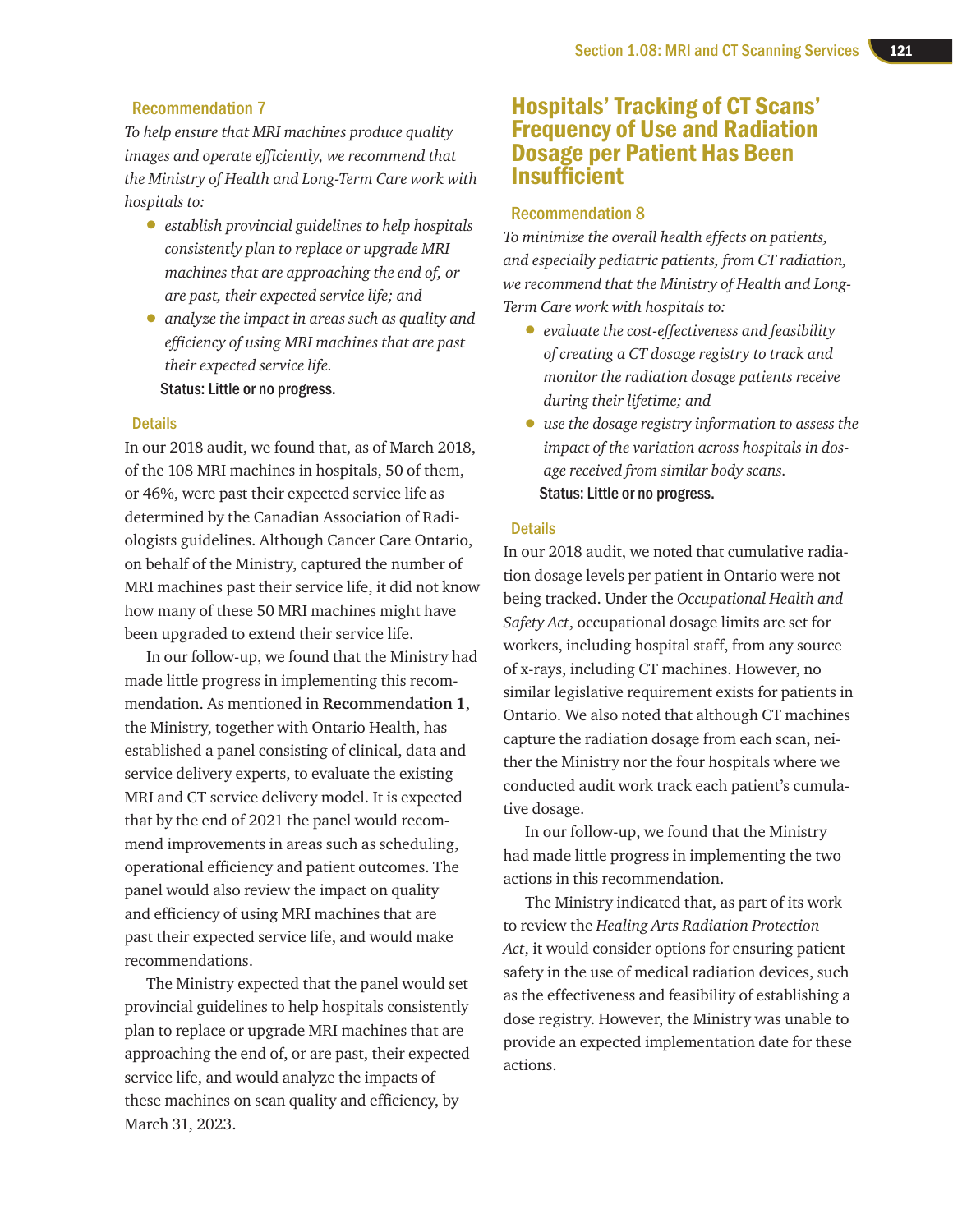## Hospital Booking and Scheduling of Appointments Could Be Improved

#### Recommendation 9

*To help improve efficiency of booking and scheduling of MRI and CT scanning appointments and minimize patient no-shows, we recommend that hospitals:*

• *formally track the reasons for patient noshows and develop strategies to reduce their prevalence;* 

Status:

St. Joseph's Healthcare Hamilton: In the process of being implemented by March 2021.

Health Sciences North: In the process of being implemented by March 2021.

The Ottawa Hospital: In the process of being implemented by March 2021.

Mackenzie Hospital: Fully implemented.

#### **Details**

In our 2018 audit, we noted that no-show rates across hospitals, as reported to Cancer Care Ontario, ranged from 0.1% to 13.4% of scheduled MRI scan appointments, and 0.6% to 13% of scheduled CT scan appointments for 2017/18. As well, we found that all four hospitals where we conducted audit work did not routinely track the reasons for no-shows. Thus, even though the hospitals recognized the problem, they did not fully understand the reasons behind it and could do little to influence the trend.

Since our audit in 2018, we noted the following actions taken by the hospitals:

• **St. Joseph's Healthcare Hamilton:** In December 2019, this hospital updated its scheduling system to be able to track the reasons for no-shows. Every three days, the system automatically generates a list of noshow patients, and hospital staff follow up with these patients to determine why they missed their appointments. For each patient, the system enables staff to record the reasons for no-shows using a drop-down menu. Based on requests by the hospital's manager, sum-

mary reports can be generated for reviewing purposes. However, the hospital has not yet used the data to develop strategies to address prominent reasons for no-shows. The hospital plans to fully implement this recommended action by March 2021.

- **Health Sciences North:** In March 2019, this hospital implemented new procedures to track reasons for no-shows. Staff now follow up with no-show patients to determine why they have not kept their appointments and record the reasons on a shared spreadsheet. On a monthly and quarterly basis, hospital staff compile the data to produce charts showing counts of no-shows by types of reasons. However, the hospital has not yet performed an assessment of the data to develop strategies and address prominent reasons for no-shows. The hospital plans to fully implement this recommended action by March 2021.
- **The Ottawa Hospital:** In April 2020, this hospital updated its scheduling system to be able to track reasons for no-shows. Each day, the system identifies and uploads a list of no-show patients to staff work queues so they can follow up with the patients to determine the reasons for their no-shows. A built-in drop-down menu lets staff select and record the appropriate reasons. Because the process was implemented in April 2020, the hospital has not gathered sufficient data to identify prominent reasons for no-shows. Once it has collected more data, the hospital plans to assess the data and develop strategies to address the reasons by March 2021.
- **Mackenzie Health:** This hospital has been able to minimize its no-show rate, which steadily decreased from 10.8% to 6.8% over the period from March 2019 to May 2020, as compared to the 5.5% benchmark set by Cancer Care Ontario. Instead of formally tracking reasons for patient no-shows, the hospital's strategy was to double-book appointment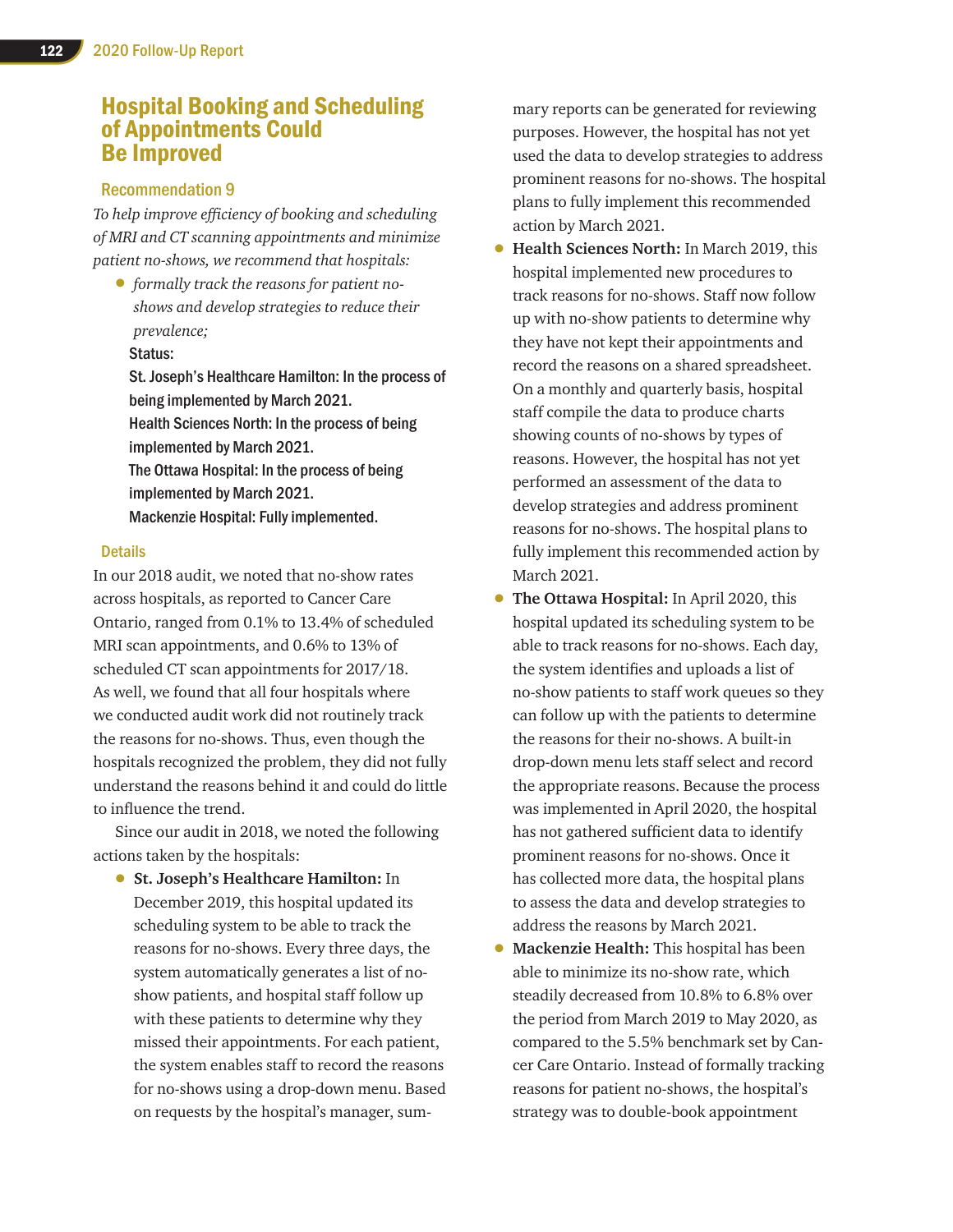slots and allocate less time than needed to on-site patients requiring scans (since they can be moved to no-show slots) and also to scans conducted for research purposes. The hospital informed us that this booking and scheduling process let it use its resources as efficiently as possible.

• *track confirmation rates to assess the effectiveness of the existing notification and reminder systems to determine if a more user-friendly technology, such as automatic confirmation through email or text messaging, should be used.*

Status:

St. Joseph's Healthcare Hamilton: In the process of being implemented by March 2021. Health Sciences North: In the process of being

implemented by June 2021. The Ottawa Hospital: Fully implemented.

Mackenzie Health: Fully implemented.

#### **Details**

In our 2018 audit, we found that none of the four hospitals where we conducted audit work routinely tracked the appointment confirmation rate. Based on our audit testing of data available at three of the four hospitals, we noted that only 25%–36% of the MRI patients and 21%–41% of the CT scan patients who received phone call reminders confirmed their appointment before the day of their scan. In comparison, 50% of the MRI patients and 54% of the CT scan patients who received text messages confirmed their appointments. As well, based on the no-show data compiled by Cancer Care Ontario, we found that patients aged 19–29 had a higher no-show rate in 2017/18 than other age groups, at 12%. This group might be more reachable with alternative communication methods or technology such as email and text messaging.

Since our audit in 2018, we noted that the following actions had been taken by the hospitals:

• **St. Joseph's Healthcare Hamilton:** This hospital has staff phone each patient a few days before their scan date to confirm the

appointment. In January 2020, the hospital updated its scheduling system to begin tracking the outcome of these calls. It added to its system a drop-down menu for staff to record confirmations for all patients with upcoming appointments. Hospital staff are required to record the outcomes of their reminder calls and indicate whether the appointments are confirmed, cancelled or rescheduled. The system then enables reports to be generated showing statistics on patient confirmations. However, the hospital has not yet used this data to assess the effectiveness of its system in reaching out to patients and to determine if more user-friendly technology, such as email or text messaging, would prompt a higher response rate and should be used. The hospital planned to review the available data and determine if more user-friendly technology should be used by March 2021.

• **Health Sciences North:** This hospital uses an automated phone call reminder system that prompts patients to confirm their attendance by pressing the appropriate key on the phone pad. In April 2019, the hospital began to track patients' confirmation rates. Each day, scheduling staff are required to print a report listing all the patients the system has called that day, along with their confirmation responses. Formerly, staff phoned to request a confirmation from all patients on the list who did not provide a confirmation. Through this process, the hospital learned that incorrect patient contact information was often leading the system to call outdated phone numbers. Since then, the hospital has implemented additional procedures to remove outdated phone numbers and update patient contact information on a continuous basis.

The hospital assessed the patients' confirmation rate and determined that its existing automated-phone-call-reminder system is effective in reaching out to 75% of its patients and obtaining confirmation responses from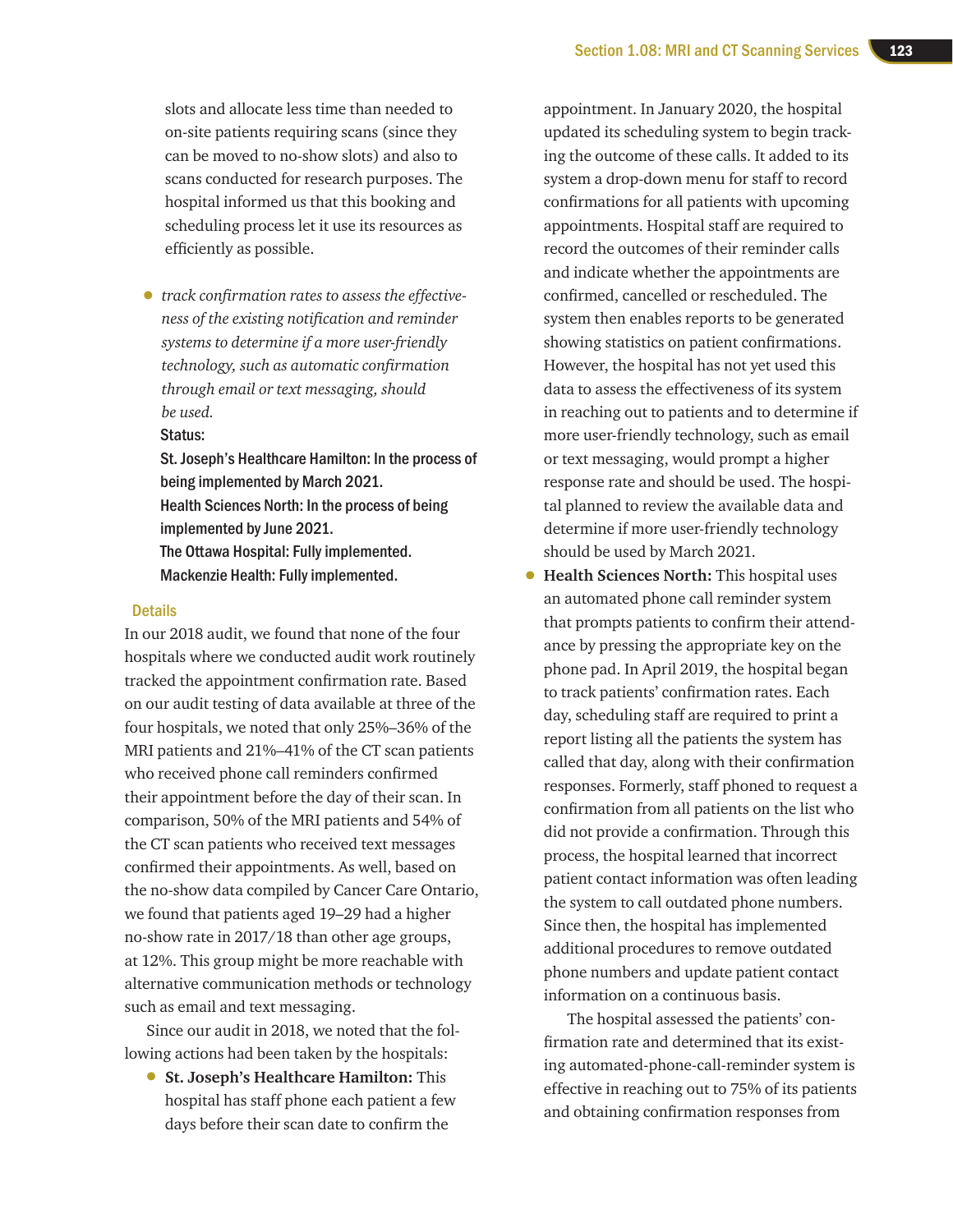them. For the remaining 25% of patients, the hospital is able to obtain confirmations when staff phone them manually. The hospital decided to assess the need for other advanced technology in advance of June 2021, when its scheduling system is due to be upgraded.

• **The Ottawa Hospital:** In June 2019, this hospital integrated its scheduling system and automated-phone-call-reminder system, and began to track patients' confirmation rates. Each day, the scheduling system tracks all automated calls made to patients and confirmations received. The system identifies all patients who failed to confirm their appointments a day in advance. The system uploads these patients' names to staff work queues so that staff can manually follow up with the patients. The system automatically links each patient listed on the work queues to the patient's profile and appointment details for staff's reference when they make follow-up calls.

The hospital has assessed its technology and determined that it does provide patients with the option of being contacted through email rather than by phone. It contacts patients by email if this is their stated preference. The hospital determined that no other advanced technology was needed at the time of our follow-up.

• **Mackenzie Health:** This hospital uses automatic phone calls, the patients' on-line portal and text messages to remind patients of upcoming appointments and receive confirmation. As mentioned in the first action item of **Recommendation 9**, the hospital has been able to steadily decrease its no-show rate from 10.8% to 6.8% over the period from March 2019 to May 2020, as compared to the 5.5% benchmark set by Cancer Care Ontario. Therefore, it determined that its existing notification and reminder systems were sufficient to minimize its no-show rate to an acceptable level.

#### Recommendation 10

*To help ensure that patients receive the dates of their MRI appointments as soon as possible, we recommend that hospitals establish an effective process to monitor incoming scan requests and schedule appointments on a timely basis.* 

St. Joseph's Healthcare Hamilton: Fully implemented. Health Sciences North: In the process of being implemented by March 2021. The Ottawa Hospital: In the process of being implemented by December 2020. Mackenzie Health: Fully implemented.

#### **Details**

Status:

In our 2018 audit, we noted that during 2017/18, while schedulers at hospitals were able to schedule urgent and semi-urgent MRI requests within two days, they took an average of 18 calendar days to schedule non-urgent requests and notify the patients of their appointment date and time. The average of 18 calendar days is over twice as long as the seven calendar days recommended by Cancer Care Ontario. Of the four hospitals where we conducted audit work, three had a significant number of patients who were waiting to receive MRI appointments; they averaged 15, 28 and 197 days for scheduling incoming non-urgent scan requests for 2017/18. The same three hospitals indicated that they lacked sufficient resources, such as staffing, to schedule appointments on a timely basis.

Since our 2018 audit, we noted that the following actions were taken by the hospitals:

• **St. Joseph's Healthcare Hamilton:** This hospital hired part-time staff starting in December 2017 to ensure that when full-time staff are absent, incoming requests continue to be scheduled on a timely basis. Since then, the hospital has reduced the average time for scheduling these requests from 15 days in 2017/18 to five days in 2019/20, thereby achieving Cancer Care Ontario's recommended seven-day target.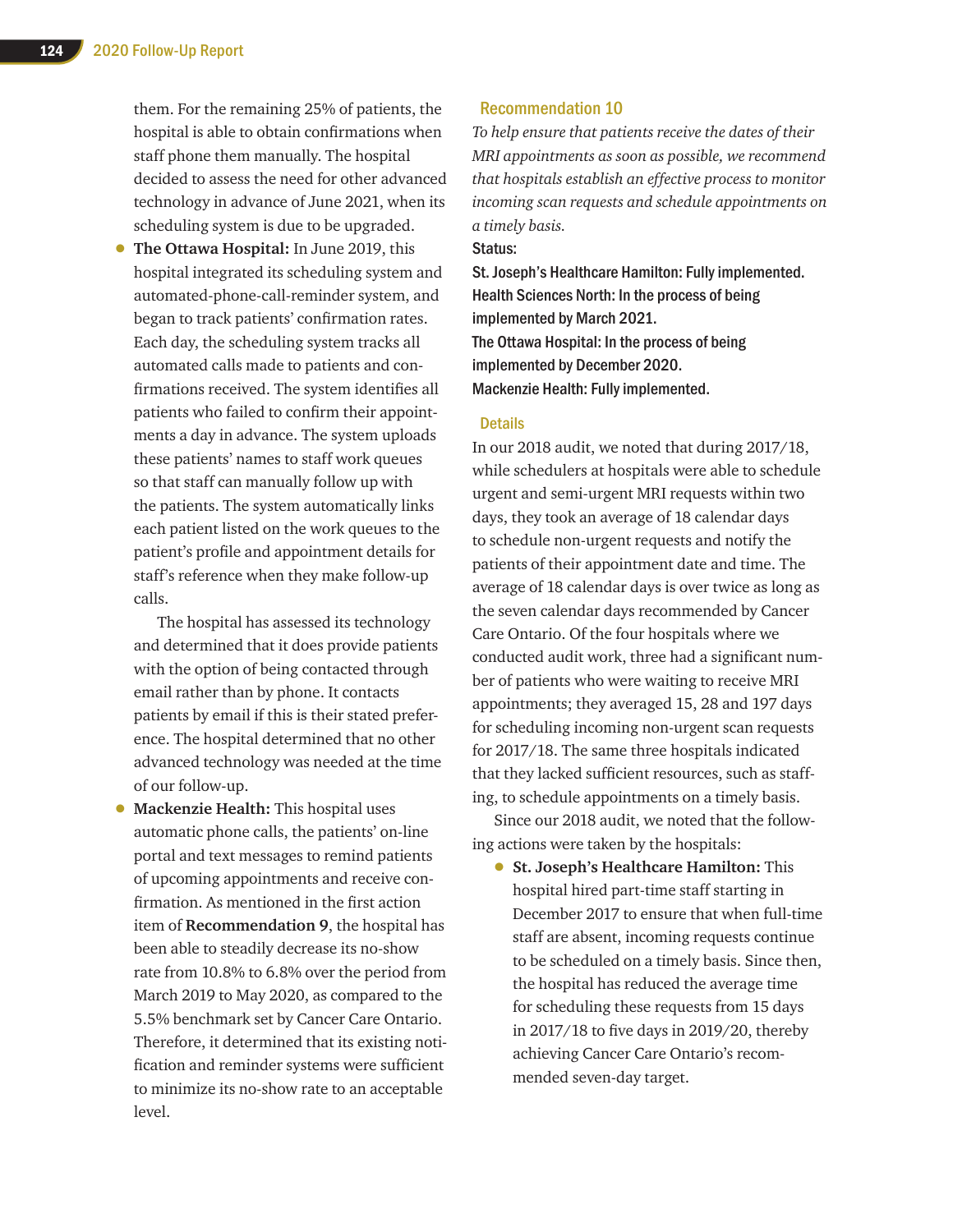- **Health Sciences North:** This hospital informed us that it was not able to reduce its backlog in scheduling incoming requests, as it continues to face a large gap between its capacity and the demand for MRI scans. Appointment slots are often not available when MRI requests are received. As a result, the average time it took to schedule incoming requests increased from 28 days in 2017/18 to 33 days in 2019/20. The hospital has expedited its plan to purchase an additional MRI machine in 2020/21 to meet patient demand. In February 2020, it received the Ministry's approval to purchase the additional MRI machine, and expected that the procurement and installation of the machine would be finalized by March 2021. Once the machine is installed, the hospital anticipates that it will be able to immediately reduce its backlog in scheduling incoming requests.
- **The Ottawa Hospital:** This hospital no longer schedules and notifies patients of their appointments a month before the next available open date. It schedules patients as soon as possible when the requests are received, for up to 13 months in advance. As a result, the hospital considerably reduced the time it took to schedule non-urgent MRI scan requests, from 197 days in 2017/18 to 57 days on average in 2019/20. The hospital mentioned that sometimes it receives more non-urgent requests than there are available slots in its 13-month calendar, and it has been unable to book the remaining requests beyond the 13-month period. For these patients, the hospital is working toward creating a notification system by December 2020. Notices would be mailed to patients and uploaded to the hospital's online patient portal, to let patients know that the hospital has received their requests for an MRI scan and they will be notified of their appointment date as soon as one is available. At the time of

our audit in 2018, this hospital was not contacting these patients to let them know their requests had been received and they should expect a long wait.

• **Mackenzie Health:** The hospital has fully implemented this recommendation, as it continued to take on average three days to schedule non-urgent MRI requests in 2019/20, remaining well within the seven-day target recommended by Cancer Care Ontario.

## Province-wide Peer Review Program Not Mandatory across Ontario Hospitals

#### Recommendation 11

*To help improve quality of diagnostic results across Ontario hospitals, we recommend that the Ministry of Health and Long-Term Care work with Health Quality Ontario to clarify their expectation and timeline for hospitals to implement a formal and regular peer review program of diagnostic results in hospitals.*  Status: Little or no progress.

#### **Details**

As of June 2018, the then Health Quality Ontario had developed a toolkit to support implementation of peer review programs in five community hospitals for their staff radiologists, and planned to expand this pilot program to 14 hospitals by the end of 2018/19. Health Quality Ontario indicated to us that the Ministry stated no expectation that the program would be mandatory for hospitals, and that it does not have the authority to require all hospitals to participate in this program.

At the time of our 2018 audit, the Ministry still did not have a complete list of the hospitals with regular peer review programs among those that provide scanning services.

Three of the four hospitals where we conducted audit work had peer review programs in place for reviewing both MRI and CT scans and the associated radiologist reports. The fourth had conducted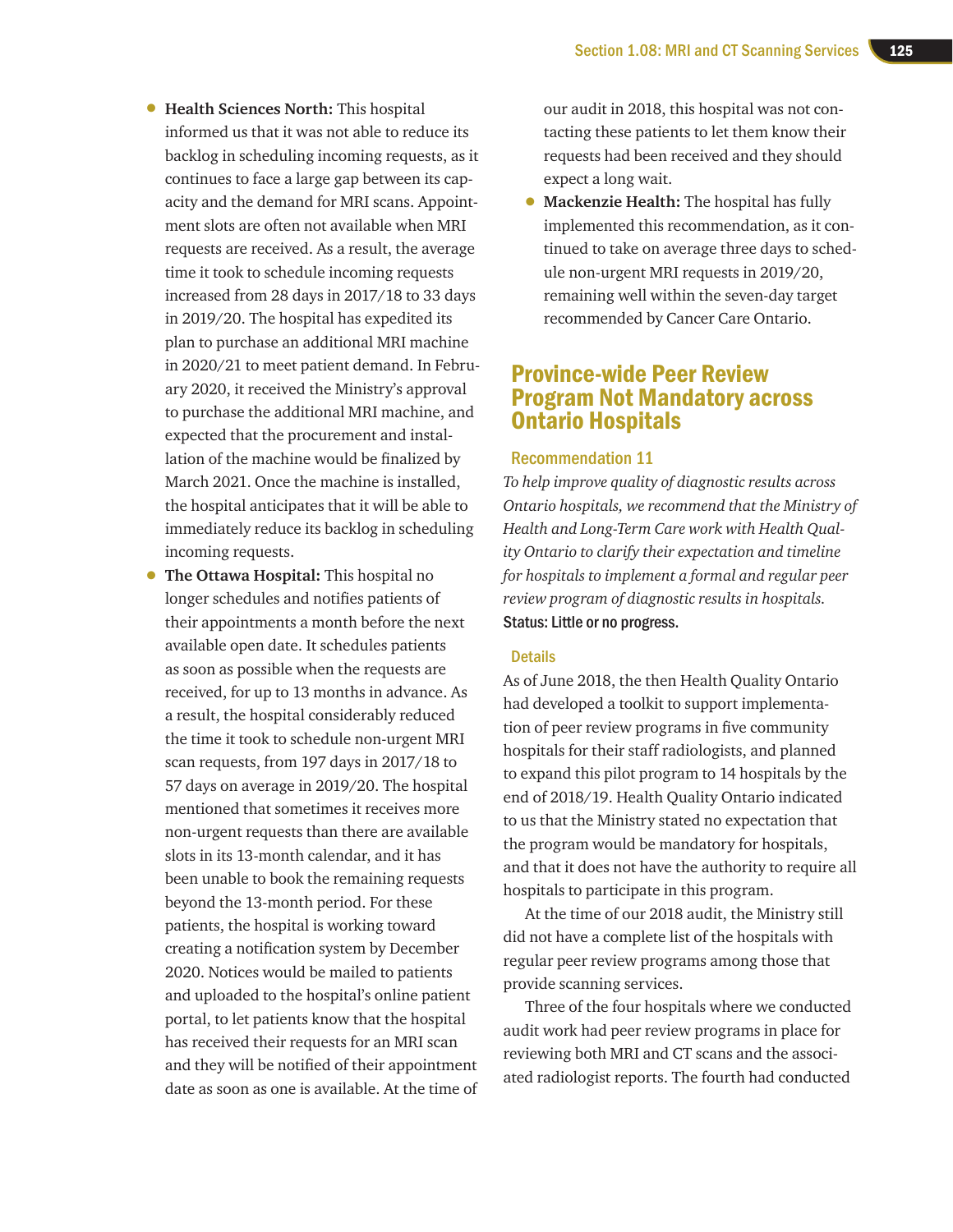several trial peer reviews but was not doing them on a regular basis.

Since our audit, Health Quality Ontario has become the Quality business unit (unit) of Ontario Health, and in 2018/19 it took the lead in creating a province-wide diagnostic imaging peer learning initiative. From this initiative, two key infrastructure supports were created for hospitals: the Diagnostic Imaging Peer Learning Toolkit and the Ontario Diagnostic Imaging Peer Learning Community.

At the start of the initiative, the unit conducted a survey of 151 hospitals and found that 43 did not have a peer learning or peer review program. All these 43 hospitals were then invited to participate in the initiative. Only 13 of the 43 hospitals invited, representing 32 hospital sites, were interested. As of March 2020, of the 13 participating hospitals, four have successfully launched peer learning programs, seven were in the process of implementing a program, and two programs were on hold indefinitely with the explanation that this was mainly due to lack of support from hospital radiology and administrative leadership.

Overall, our follow-up found that hospital participation in a formal and regular peer review program of diagnostic results is still voluntary. At the time of our follow-up, the Ministry had neither communicated any expectation nor set a timeline for hospitals to implement the program. The Ministry indicated that it needs to conduct a larger discussion with Ontario Health about the future of the program and how to make it mandatory—which it stated is dependent on availability of resources. The Ministry also indicated that it planned to work collaboratively with Ontario Health to explore opportunities for the ongoing implementation of a province-wide, mandatory peer review program by March 31, 2022.

## Hospitals Did Not Consistently Assess Whether All Referrals for MRI and CT Scans Were Clinically **Necessary**

#### Recommendation 12

*To better ensure that referrals for MRI and CT scans are clinically necessary, we recommend that the Ministry of Health and Long-Term Care work with Local Health Integration Networks and hospitals to:* 

- *develop effective tools such as standardized requisition forms with applicable checklists to minimize the number of inappropriate requests for scans; and*
- *ensure that radiologists at hospitals assess and track MRI and CT requests, and implement practices that improve adherence to the appropriateness guidelines.*

Status: In the process of being implemented by March 31, 2023.

#### **Details**

Research organizations and stakeholder groups we interviewed during our 2018 audit, including the Ontario Association of Radiologists, estimated that inappropriate scan referrals in Ontario—meaning, those that are not clinically necessary—range from 2% to 12%. At the four hospitals where we conducted audit work, the chief radiologist or other radiologists are responsible for deciding the level of priority for each incoming referral, rejecting those they deem inappropriate, or obtaining further clarifications from the referring physicians on the need for a scan. However, none of the hospitals kept track of the number of referrals they rejected as inappropriate.

Our follow-up found that the Ministry was in the process of expanding the eReferral or System Coordinated Access program in seven legacy LHINs—Waterloo-Wellington, Champlain, Erie St. Clair, North East, South East, South West and Hamilton-Niagara-Haldimand-Brant—of a total of 14 legacy LHINs across the province. (eReferrals are electronic referrals from primary care providers to specialists.) The work includes centralized referral